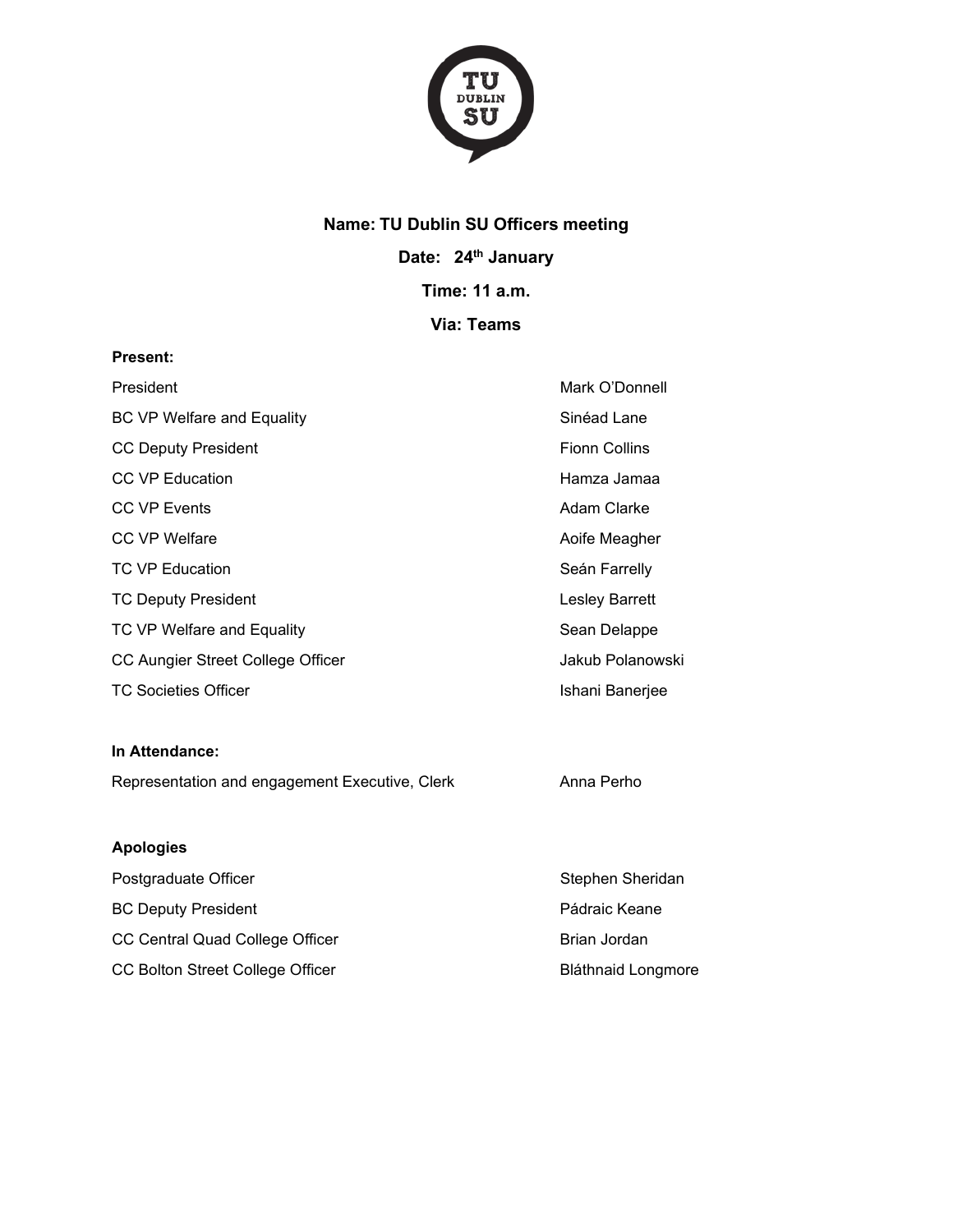| Agenda item                                                      | <b>Details</b>                                                                                                                                                                                                                                                                                                                                                                                                                                                                                                                                                                                                                         |                                                                                                                  |
|------------------------------------------------------------------|----------------------------------------------------------------------------------------------------------------------------------------------------------------------------------------------------------------------------------------------------------------------------------------------------------------------------------------------------------------------------------------------------------------------------------------------------------------------------------------------------------------------------------------------------------------------------------------------------------------------------------------|------------------------------------------------------------------------------------------------------------------|
| <b>Minutes</b><br>1.                                             | Minutes from the last Executive meeting<br>$\bullet$<br>(13 <sup>th</sup> December 2021) were approved.                                                                                                                                                                                                                                                                                                                                                                                                                                                                                                                                | Noted.                                                                                                           |
| <b>Matters Arising</b><br>2.                                     | Matters arising from the last meeting<br>$\bullet$<br>were discussed.<br>President reminded that officers should<br>dedicate at least an hour a week to<br>student engagement.                                                                                                                                                                                                                                                                                                                                                                                                                                                         |                                                                                                                  |
| Correspondence<br>3.                                             | No correspondence.<br>$\bullet$                                                                                                                                                                                                                                                                                                                                                                                                                                                                                                                                                                                                        |                                                                                                                  |
| <b>Student</b><br>4.<br><b>Recruitment</b>                       | Nomination forms for Student Councilors<br>$\bullet$<br>and School Reps are open until this<br>week's Sunday 30 <sup>th</sup> January. Student<br>Councilors and School Reps are both<br>part of Student Council. More<br>nominations are needed from every<br>campus.<br>The Class Rep Meetings are arranged<br>the following week (week of 31 <sup>st</sup><br>January) where the elections for both<br>Councilor and School rep positions will<br>take place.<br>Students are back on campus and<br>$\bullet$<br>president encouraged all officers to<br>engage with students and to nominate<br>themselves for the open positions. | Officers to<br>encourage<br>students to<br>nominate<br>themselves for<br><b>Student</b><br>Council<br>positions. |
| <b>Fundraising</b><br>5.<br>opportunities for<br><b>students</b> | Deputy President for Tallaght Campus<br>$\bullet$<br>gave an update. She had been<br>contacted with fundraising opportunities<br>for students. It was discussed whether<br>this charity can be promoted in addition<br>to the RAG Charity.<br>President commented that this could be<br>promoted to staff via email or posters,<br>but that Social Media would focus on<br>SU's own charity for now. The Executive<br>is mandated by Council to promote the<br>RAG, so this could be further discussed<br>in Council.                                                                                                                  | Fundraising<br>opportunities to<br>be discussed in<br>Council.                                                   |
| <b>PhD Student</b><br>6.<br><b>Issues</b>                        | Deputy President for Tallaght Campus<br>gave an update. PhD Students had<br>brought up that their wages have<br>dropped significantly. Some other issues<br>with lacking of work spaces have come<br>up. This should be discussed with<br>Postgraduate Officer.                                                                                                                                                                                                                                                                                                                                                                        | Deputy for<br>Tallaght and<br>President to<br>have meeting<br>with Postgrad<br>officer                           |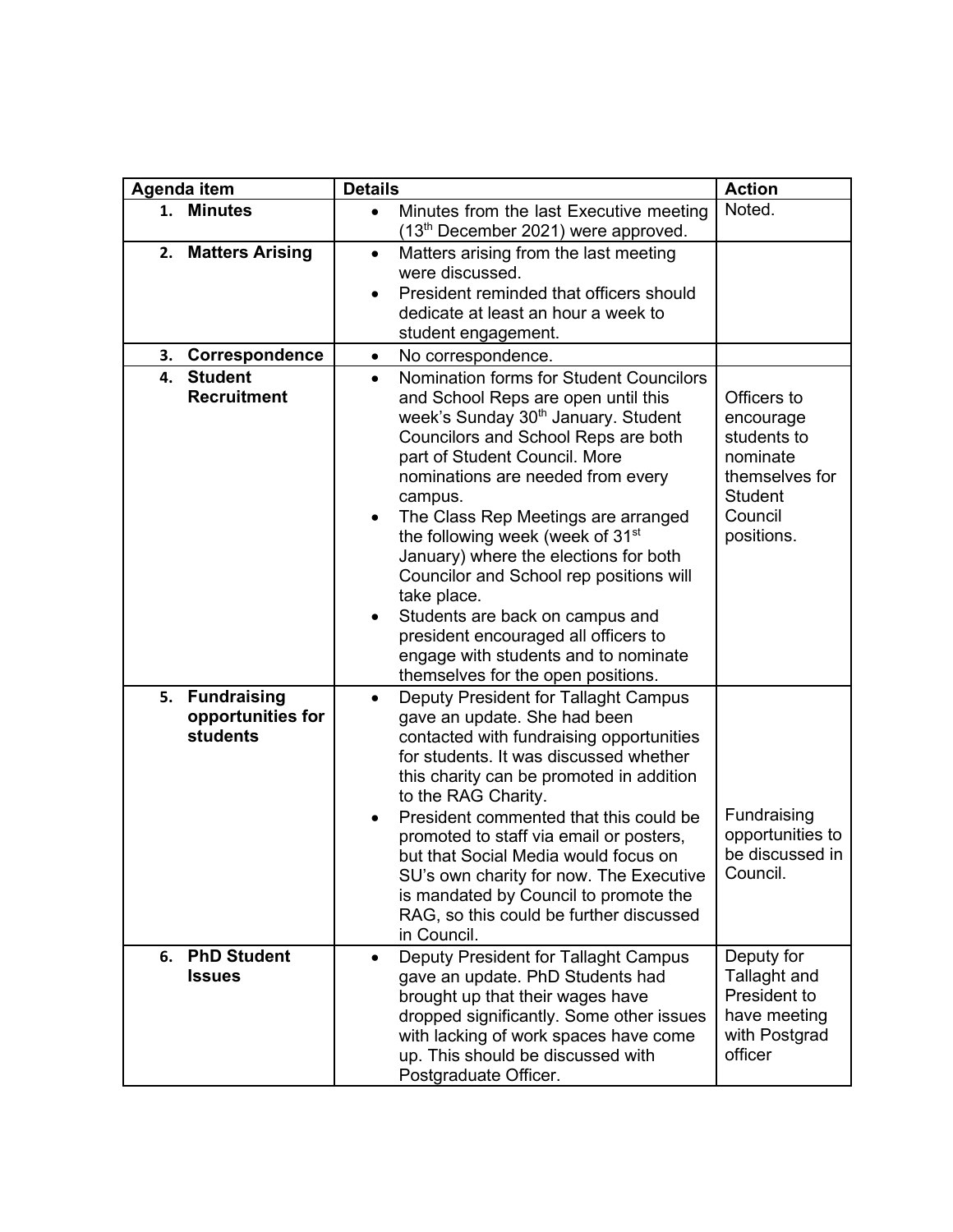| 7. Partnership<br><b>Enquiry with</b><br><b>SDCC</b> |                        | Deputy President for Tallaght Campus<br>gave an update. She had an enquiry to<br>look at ideas to how students can get<br>involved in their community<br>development together with TUDSU. A<br>meeting was proposed to be arranged<br>Wednesday 2 <sup>nd</sup> February. A discussion<br>was had around it and this meeting was<br>supported to be arranged to see what<br>this would mean in practice.                                                                                                                                                                                                                                                                                                                                                                                                       | Officers to<br>meet with<br>SDCC.                                           |
|------------------------------------------------------|------------------------|----------------------------------------------------------------------------------------------------------------------------------------------------------------------------------------------------------------------------------------------------------------------------------------------------------------------------------------------------------------------------------------------------------------------------------------------------------------------------------------------------------------------------------------------------------------------------------------------------------------------------------------------------------------------------------------------------------------------------------------------------------------------------------------------------------------|-----------------------------------------------------------------------------|
| Covid-19<br>8.                                       | ٠                      | President gave an update. Mask<br>wearing is continuing on the campuses.<br>Seating areas are opening in Tallaght<br>and this is to be looked at in other<br>campuses as well. More decisions from<br>TU Dublin considering Covid-restrictions<br>are likely to be made soon.<br>SU is following government guidelines.<br>SU Common rooms are open. President<br>proposed opening the pool tables. This<br>was supported by the officers.                                                                                                                                                                                                                                                                                                                                                                     | Pool tables to<br>be opened.                                                |
| 9. Referendum                                        | $\bullet$<br>$\bullet$ | President gave an update. The<br>constitution review was finalized last<br>Friday in the Constitutional Working<br>Group. Every article and schedule was<br>agreed on in the group and president<br>gave a short update on the biggest<br>changes to be proposed for the<br>constitution.<br>A document will be sent out about the<br>main changes to the Constitution to<br>Student Council members. A Zoom<br>drop-in meeting will take place on the $3rd$<br>of February for Council members to be<br>able to ask questions and hear about<br>the constitutional changes.<br>The Constitutional Review is going to<br>Student Council on the 8 <sup>th</sup> of February<br>2022.<br>President asked whether the officers<br>want to have a separate meeting to go<br>through the constitutional changes in | President to<br>invite officers<br>to explain                               |
|                                                      |                        | detail. President proposed a time<br>Tuesday 25 <sup>th</sup> January 3:30pm to explain<br>the changes.                                                                                                                                                                                                                                                                                                                                                                                                                                                                                                                                                                                                                                                                                                        | constitutional<br>changes.                                                  |
| 10. Elections                                        | $\bullet$              | President encourages officers to interact<br>with students, to spread information<br>about SU and to encourage them to<br>consider running for officer positions.                                                                                                                                                                                                                                                                                                                                                                                                                                                                                                                                                                                                                                              | Officers to<br>encourage<br>students to run<br>for officer<br>positions and |